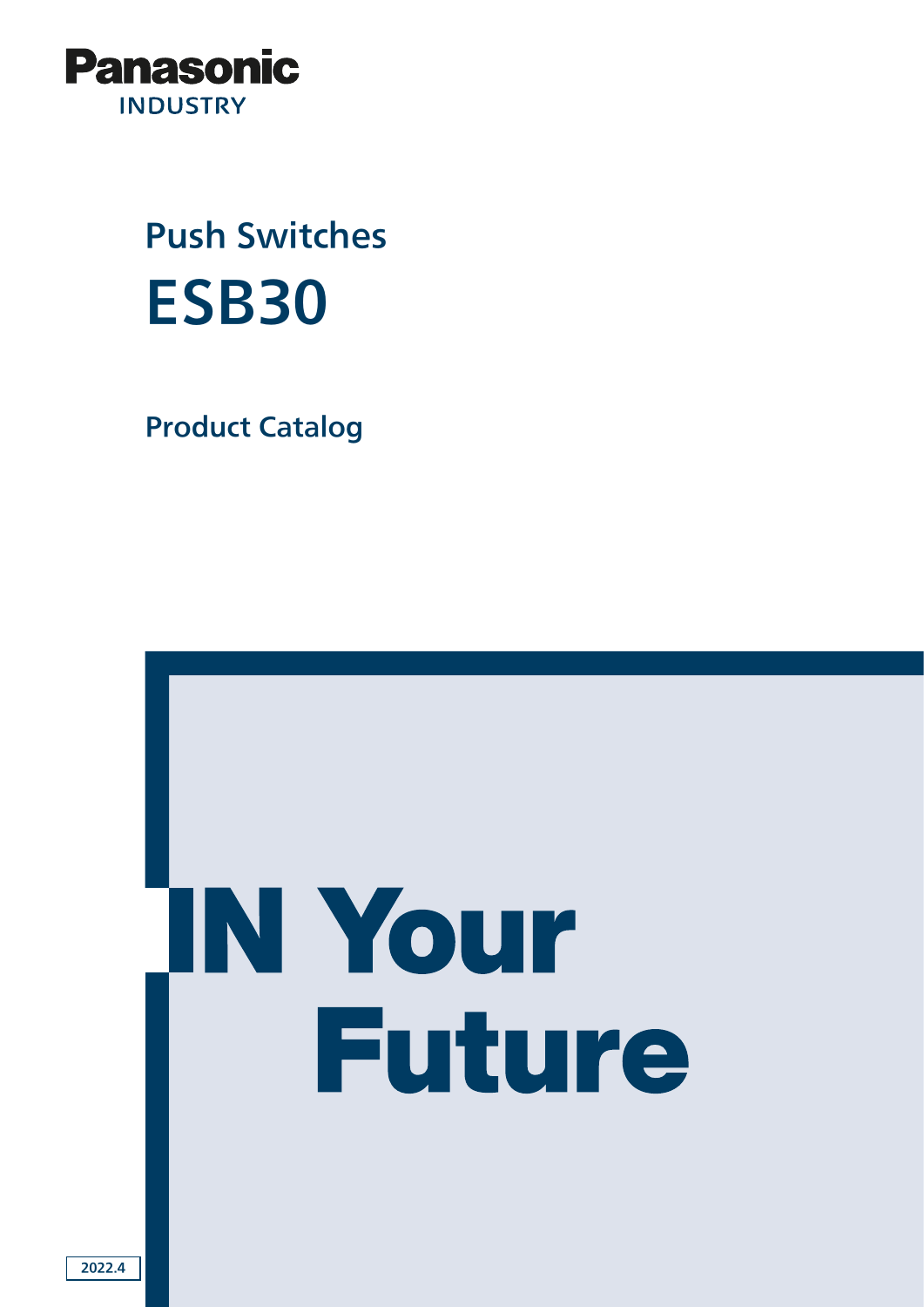#### Push Switches

#### RoHS

# ESB30

## Type ESB30 ( H=12.5 mm )



#### EXPLANATION OF PART NO.



#### SPECIFICATIONS

#### ■ Characteristics Rating **Example 20 A 3 V DC to 0.2 A 14 V DC** ( Resistive load ) Travel **Example 2.5mm** Full travel = 2.5mm Full travel = 2.5mm Mounting Height 12.5 mm Poles and Throws 2-poles 2-throws 22-poles 2throws 200 million and 2-poles 2throws 2-poles 2throws 2throws 2throws 2throws 2throws 2throws 2throws 2throws 2throws 2throws 2throws 2throws 2throws 2throws 2throws 2throws 2th Operating Mode Self-lock, Non-lock Operating Life Min. 30,000 cycles Switching Mode Nonshorting Non-shorting Operating Force 2.0 N ± 1.0 N, 3.5 N ± 1.5 N Minimum Quantity / Packing Unit 200 pcs. ( Tray Pack ) Quantity / Carton 2000 pcs.

ー 1 ー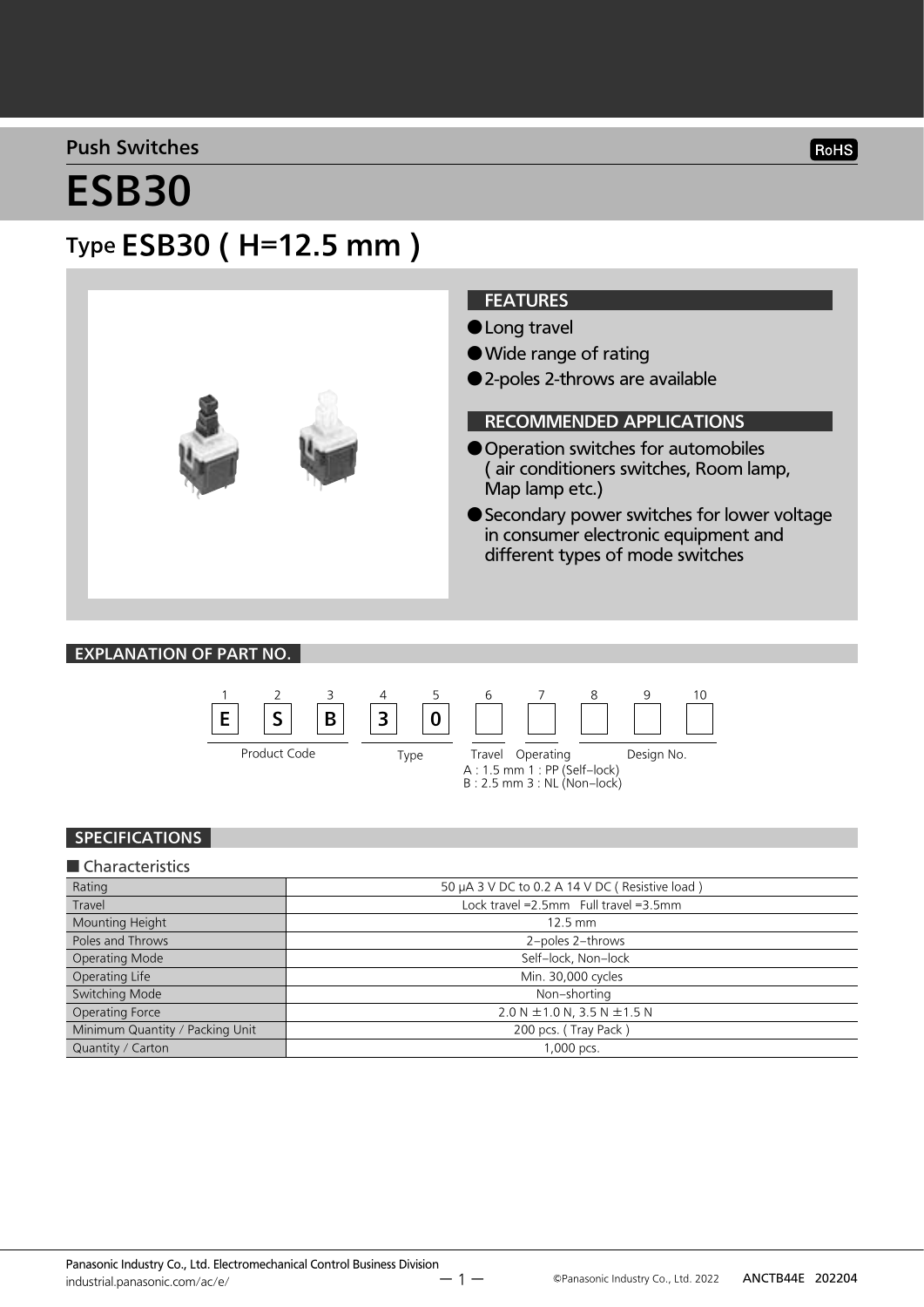### Push Switches ESB30

#### ■ Standard Products

| Operating Force   | Lever Height | Lock Travel      | Operating Mode | Terminal Shape |           |
|-------------------|--------------|------------------|----------------|----------------|-----------|
|                   |              |                  |                | Straight       | Formed    |
| 2 N ± 1.0 N       | $20.5$ mm    | $2.5 \text{ mm}$ | PP             | ESB30B132      | ESB30B102 |
|                   |              |                  | <b>NL</b>      |                | ESB30B305 |
| $3.5 N \pm 1.5 N$ | $20.5$ mm    | $2.5 \text{ mm}$ | PP             | ESB30B103      | ESB30B133 |
|                   |              |                  | NL             | ESB30B332      | ESB30B333 |

Note: PP=Self-lock NL=Non-lock

#### **DIMENSIONS** CAD The CAD data of the products with a "CAD" mark can be downloaded from our Website. Unit: mm

#### ■ ESB30B132

| 2-poles 2-throws |             |  |  |
|------------------|-------------|--|--|
| Lock travel      | Full travel |  |  |
| $25$ mm          | 3.5 mm      |  |  |
|                  |             |  |  |















(Except for common terminal)

General dimension tolerance: ±0.3

#### ■ Application Notes:

#### ● Operating force should be applied at the center of the lever.

Design and specifi cations are each subject to change without notice. Ask factory for the current technical specifi cations before purchase and/or use.<br>Should a safety concern arise regarding this product, please be sure t

Panasonic Industry Co., Ltd. Electromechanical Control Business Division industrial.panasonic.com/ac/e/

ANCTB44E 202204 Panasonic Industry Co., Ltd. 2022

External dimensions **CAD** Circuit diagram



(View from terminal side)

PWB mounting hole for reference



(Tolerance: ±0.05) View from terminal side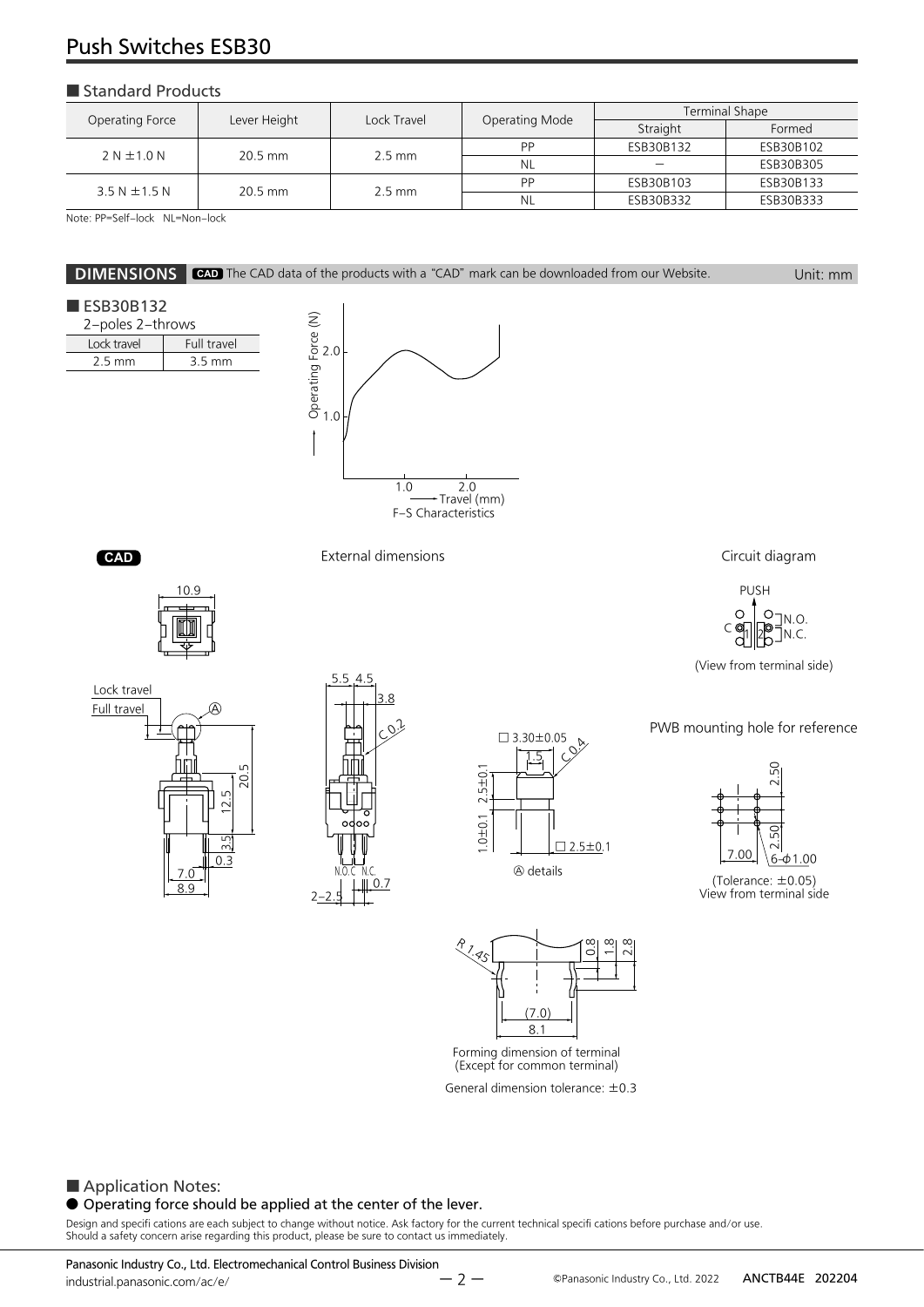#### **Specifications and warranty range of this product**

The contents and data of this product and its specifications and Web site (hereinafter referred to as "specifications") are subject to change (including specifications, manufacturing facility, discontinuing products). Consequently, when you use this product for mass production, Panasonic Industry Co., Ltd., Electromechanical Control Business Division (hereinafter referred to as "Panasonic Industry") asks you to contact one of our customer service representatives and check that the details listed in Web site and catalog are commensurate with the most up-to-date information.

Even if there is a mistake, inaccurate description, or incomplete description in the contents of Web site and catalog or the disclosure related to any product, Panasonic Industry Co., Ltd. and its affiliates, agents, employees, or all persons act for us (hereinafter collectively referred to as "Panasonic Industry") are not responsible for it and we will not take any liability.

Panasonic Industry guarantees that this product will correspond to the contents described in specifications during the warranty period specified in specifications. Further, the data described in specifications is the initial value at the time of shipment of this product, and it shall not guarantee that it operates in a specific application, whether explicitly or implicitly. Panasonic Industry will not guarantee the suitability of this product for any particular purpose. Panasonic Industry asks you to check the suitability for specific applications of this product.

Panasonic Industry refuses to the maximum extent permitted by law for the followings:

- 1) any liability that may occur due to the use or application of the product,
- 2) all liability including special damage, indirect or incidental damage, and all other damages,
- 3) all implied warranties, including the implied warranty of suitability for a particular purpose, the implied warranty of non-infringement, and the implied warranty of merchantability.

The description of suitability of a product for certain applications is based on typical requirements we may know of using our products for general purpose use.

These descriptions are not binding on the suitability of the product for a particular application. It is a customer's responsibility to verify whether or not the specific product, which has the usage rights described in the specifications exchanged with us, is suitable for use in a specific purpose. The parameters given in catalogs or specifications may vary depending on the application and performance may change over time. All operating parameters, including general parameters, must be verified by customer for each application.

The terms and conditions of purchase contract with Panasonic Industry, including warranty contents stated in contract and any other contents, will not be expanded or modified by product specifications. Unless explicitly stated otherwise,our products are not designed for medical described in [Safety Precautions] below, lifesaving, life support, or for any application where failure of our products may cause physical injury or death. If you use or sell our product for any purpose other than its stated use, that action is at your own responsibility. Nothing in this document or any actions of Panasonic Industry is permitted to enforce or use any intellectual property right, whether expressly or implicitly, and whether it is estoppel or not.

#### **Safety precautions**

Panasonic Industry is consistently striving to improve quality and reliability. However,the fact remains that electrical components and devices generally cause failures at a given statistical probability. Furthermore, their durability varies with use environments or use conditions. In this respect, check for actual electrical components and devices under actual conditions before use. Continued usage in a state of degraded condition may cause abnormal heat, smoke or fire due to deteriorated insulation, or may cause loss of product functionality due to continuityfailure. Carry out safety design and periodic maintenance including redundancy design, design for fire spread prevention, and design for malfunction prevention so that no accidents resulting in injury or death, fire accidents, or social damage will be caused as a result of failure of the products or ending life of the products.

The products are designed and manufactured for the purpose of being used for general electronic equipment (such as AV equipment, household products, business equipment, office equipment, communication equipment) for general purpose standard applications. Make sure standards,laws and regulations in case the products are incorporated to machinery, system, apparatus, and so forth. With regard to the mentioned above, confirm the conformity of the Products by yourself.

Do not use the Products for the application which breakdown or malfunction of Products may cause damage to the body or property. 1) usage intended to protect the body and ensure security of life

2) application which the performance degradation or quality problems, such as breakdown, of the products may directly result in damage to the body or property

It is not allowed the use of products by incorporating into machinery and systems indicated below because the conformity,performance, and quality of products are not guaranteed under such usage.

- 1) transport machinery (cars, trains, boats and ships, etc.)
- 2) control equipment for transportation
- 3) disaster-prevention equipment / security equipment
- 4) control equipment for electric power generation
- 5) nuclear control system
- 6) aircraft equipment, aerospace equipment, and submarine repeater
- 7) burning appliances
- 8) military devices
- 9) medical devices (except for general controls)
- 10) machinery and systems which especially require the high level of reliability and safety

If you use for the above purposes without exchanging the specifications with us, we shall not guarantee any quality.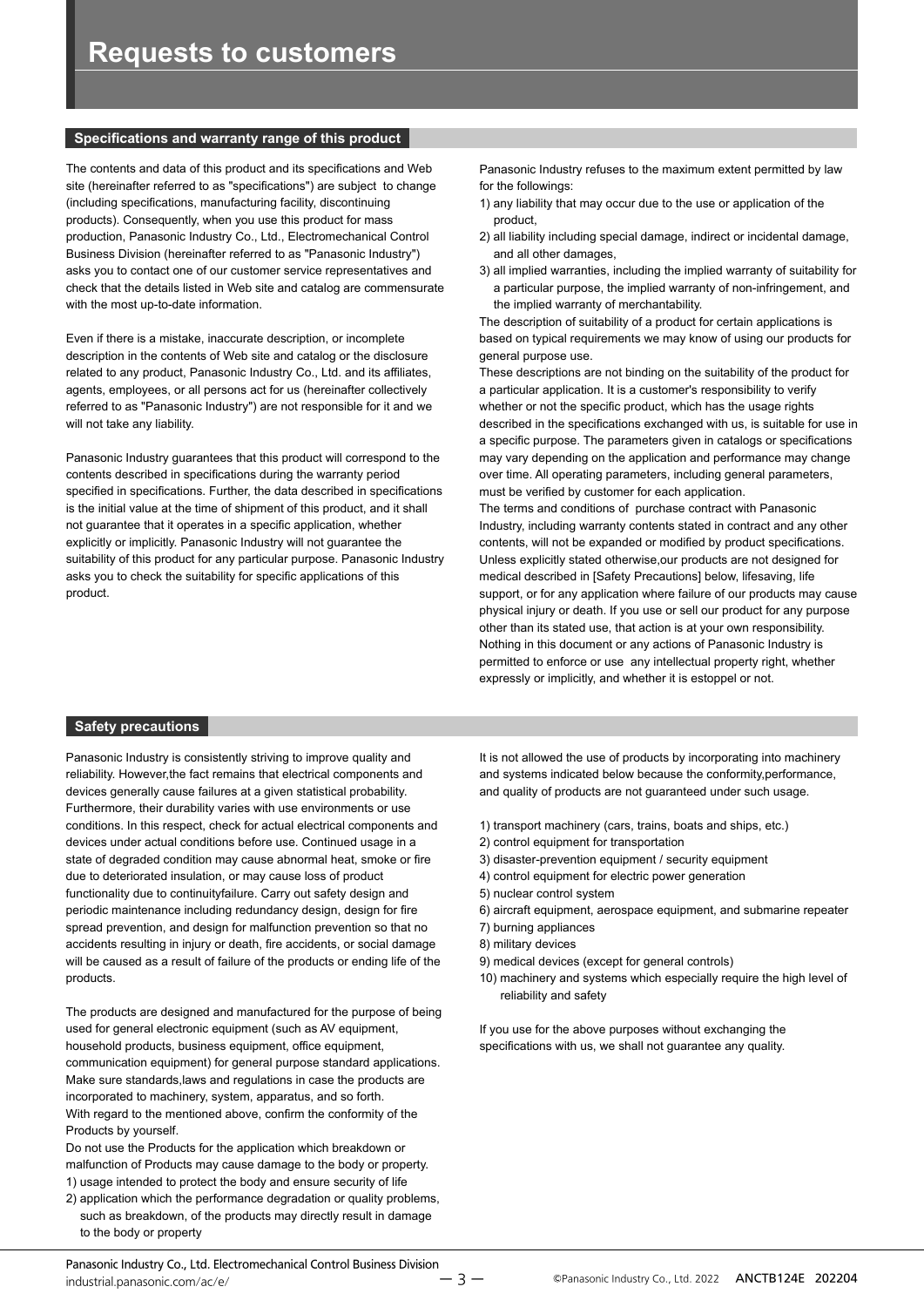#### **Disclaimers**

We will not accept any quality guarantee, liability for damages and other claims for any reason, if you use it under specific conditions without prior consent to individual specifications. Regarding damage to life/ body/property including third party (including reasonable attorney/lawsuit costs) caused by the use of our products under specific conditions by you or a third party including your customer, in addition to being responsible for resolution, we ask you to agree that Panasonic Industry Co., Ltd./affiliates and the executives/employees/agents(hereinafter referred to as Panasonic Industry) are protected, and not make us to incur cost and liability and do not claim damages to us. "Our affiliated company" means a company in which Panasonic Industry directly or indirectly holds a majority of voting rights, or a company that directly or indirectly holds a majority of voting rights of Panasonic Industry, and a company whose majority of voting rights are held directly or indirectly by the holder who has the majority of voting rights of Panasonic Industry directly or indirectly.

#### **Acceptance inspection**

In connection with the products you have purchased from us or with the products delivered to your premises, please perform an acceptance inspection with all due speed and, in connection with the handling of our products both before and during the acceptance inspection, please give full consideration to the control and preservation of our products.

#### **Warranty period**

Unless otherwise stipulated by both parties, the warranty period of our products is one year after the purchase by you or after their delivery to the location specified by you. However, the period for soldering and mounting our products on substrates shall not exceed 6 months at the maximum, after purchase or after delivery to your designated location, under the storage conditions specified separately.

#### **Scope of warranty**

In the event that Panasonic Industry confirms any failures or defects of the products by reasons solely attributable to Panasonic Industry during the warranty period, Panasonic Industry shall supply the replacements of the products, parts or replace and/or repair the defective portion by free of charge at the location where the products were purchased or delivered to your premises as soon as possible. However, the following failures and defects are not covered by the warranty and we are not responsible for such failures and defects. 1) When the failure or defect was caused by a specification, standard,

handling method, etc. which was specified by you.

- 2) When the failure or defect was caused after purchase or delivery to your premises by an alteration in construction, performance, specification, etc. which did not involve us.
- 3) When the failure or defect was caused by a phenomenon that could not be predicted by the technology at purchasing or contracted time.
- 4) When the use of our Products deviated from the scope of the conditions and environment set forth in the catalogs and specifications.
- 5) When, after our Products were incorporated into your products or equipment for use, damage resulted which could have been avoided if your products or equipment had been equipped with the functions, construction, etc. the provision of which is accepted practice in the industry.
- 6) When the failure or defect was caused by a natural disaster or other force majeure.

The above terms and conditions shall not cover any induced damages by the failure or defects of the products, and not cover your production items which are produced or fabricated by using the products, or are re-mounted after disassembly or removal from mounting substrates. In any case, our responsibility for compensation is limited to the amount paid for the products.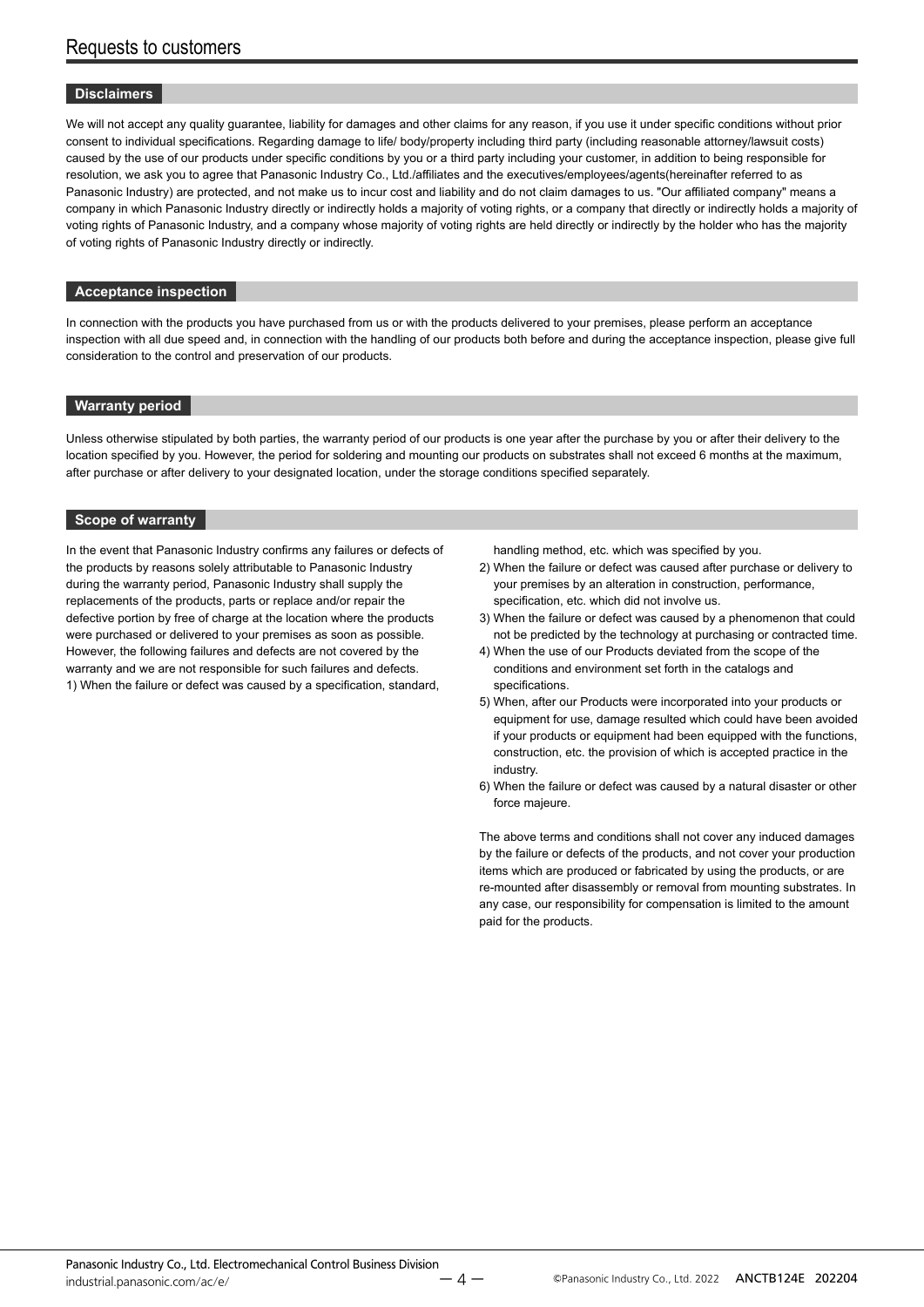#### **Usage environment**

Our products are intended for general-purpose and standard use in electronic devices, and are not designed for use in special environments shown belows.

Therefore, use and conditions in the following special environments may affect the product characteristics, please check the performance and reliability at your company before use.

- 1) Use in liquids such as water, oil, chemicals and organic solvents
- 2) Use in direct sunlight, outdoor exposure, and dust
- 3) Use in locations with a lot of corrosive gas such as moisture (such as condensation of resistor, water leakage), sea breeze, Cl2, H2S, NH3, SO2, NOx.
- 4) Use in an environment where static electricity and electromagnetic waves are strong
- 5) When mounting in proximity to heat-generating components or when placing flammable materials such as vinyl wiring in proximity to our products
- 6) When using this product after sealing with resin etc.
- 7) When using solvent, water or water-soluble cleaning agent for flux cleaning after soldering (be especially careful with water-soluble flux)
- 8) Use in an environment with acid or alkali atmosphere
- 9) Use in an environment where there is excessive shock or vibration

Please make sure to use the voltage below the rated voltage, when using an impact voltage circuit, a transient phenomenon in which a high voltage is applied for a short time, or when a pulsed high voltage is applied.

#### **Product handling**

In order to prevent failures and characteristic fluctuations due to external factors (electrostatic stress, overvoltage/overcurrent stress, thermal stress, mechanical stress) during product handling, mounting, and in your process, be sure to observe and use within specifications, considering the range expected for standard applications of general electronic devices.

#### **Certificate of compliance to RoHS directive**

The timing for switching to compliant RoHS varies depending on the product. When you are using stock items and uncertain whether or not it is RoHS compliant, please contact us.

#### **Storage**

Our products may be affected by performance deterioration and performance such as solderability, so please avoid storing in the following environment and conditions.

1) Environment where temperature is -10°C or less, +40°C or more, and humidity is 85% RH or more

- 2) In an atmosphere of corrosive gas
- 3) Long-term storage of more than 6 months after product delivery
- 4) A place exposed to direct sunlight
- Please keep it in a packaged state so as not to apply load stress.
- Please use as soon as possible, within 3 month as a guide and up to 6 months.
- If there are remaining items after opening the packing, take appropriate measures to prevent moisture and gas before storing.

#### **After discontinuing production**

It is not possible to supply products (including supplies) after production is discontinued.

#### **Intellectual property rights and licenses**

The technical information on Web site and catalog shows the typical operation and application circuit examples of the product, so it does not mean to guarantee not to infringe the intellectual property rights of our company or a third party, or to grant licenses.

ー 5 ー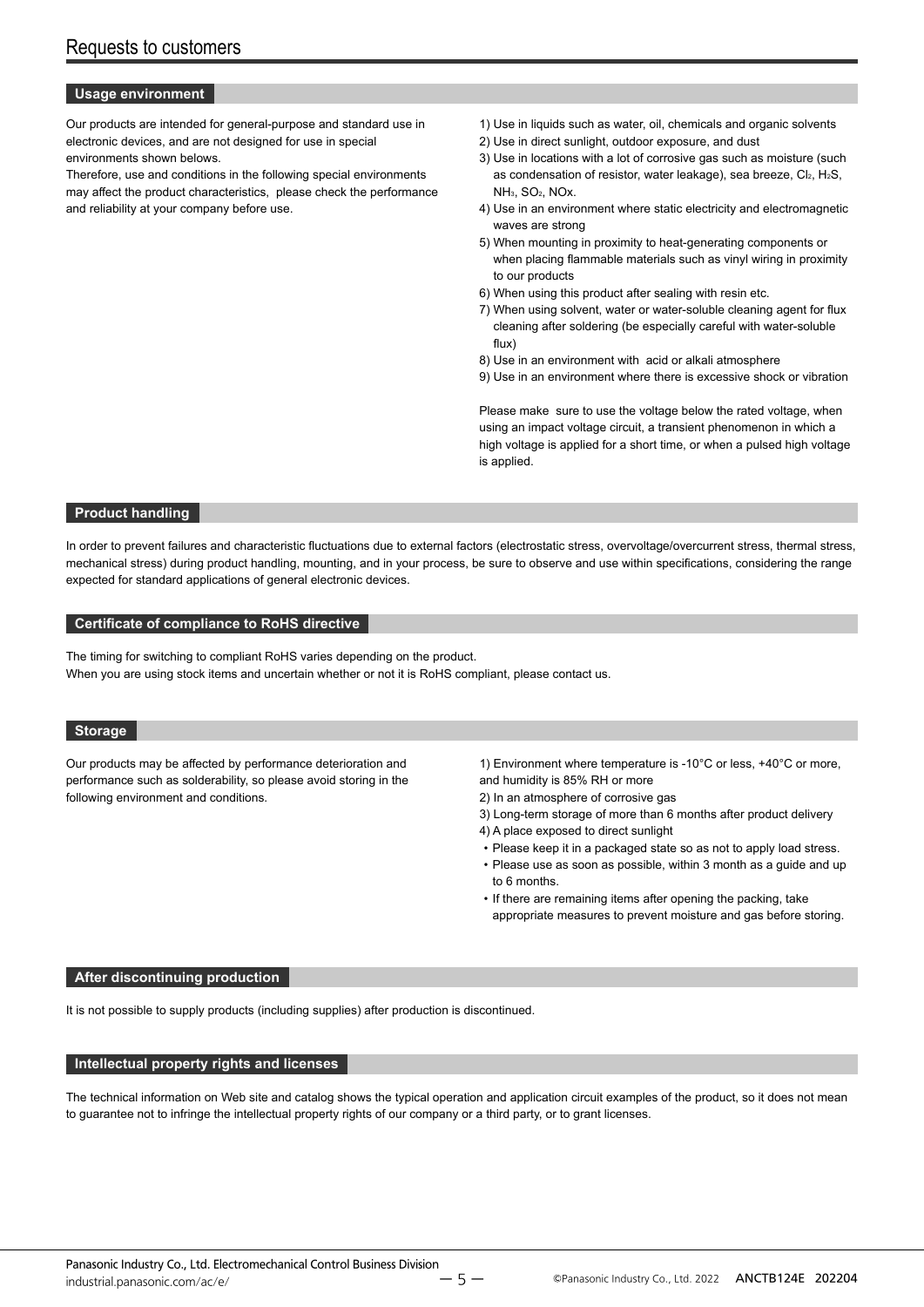#### **Export**

Please follow the laws and regulations of the country concerned, especially the laws and regulations regarding security export control, and carry out the necessary procedures, when you export or provide to non-residents the product, product specifications and technical information on Web site and catalog.

#### **Reprinting/Reproduction**

All or part of the information on Web site and catalog are strictly prohibited from being reprinted or reproduced without the written consent of our company.

#### **Resale**

If the product on Web site and catalog are resold to another companies without permission, and you receive any claims from them, please note that you will be responsible for it.